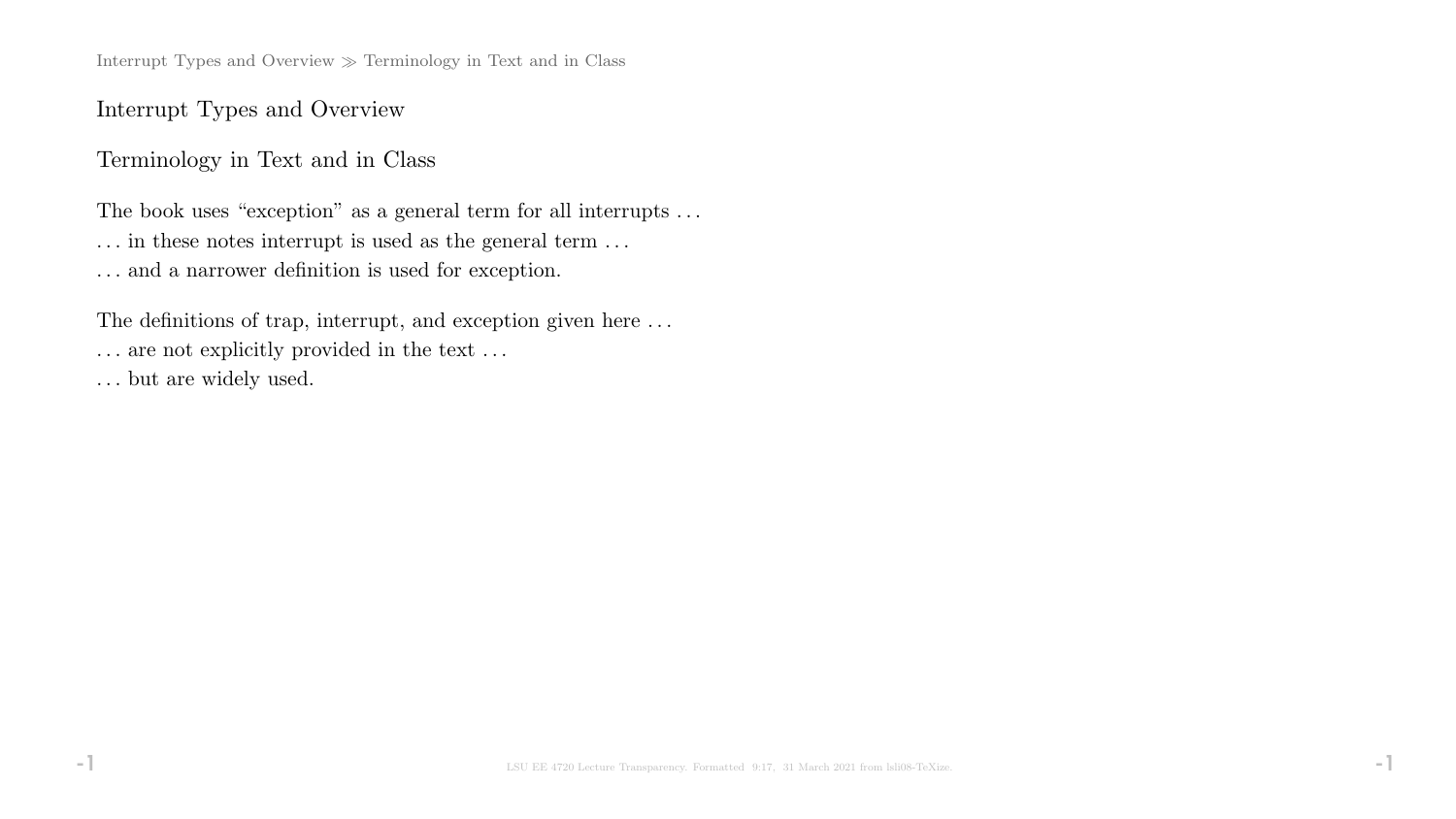Interrupt Types and Overview  $\gg$  Interrupt, Handler, Modes

Interrupt, Handler, Modes

Interrupt: Event that requires OS attention.

OS takes control of computer, . . .

 $\dots$  attends to whatever caused the interrupt,  $\dots$ 

. . . and (most of the time) resumes interrupted program.

#### Handler:

The code that takes control in response to interrupt. Typically that code is part of the OS.

Privileged Mode:

A state in which the CPU controller and memory system . . . . . . do not restrict which instructions can be executed . . . . . . or the memory addresses that can be accessed.

Processor switches into privileged mode in response to interrupt ... . . . and out of privileged mode when resuming the program.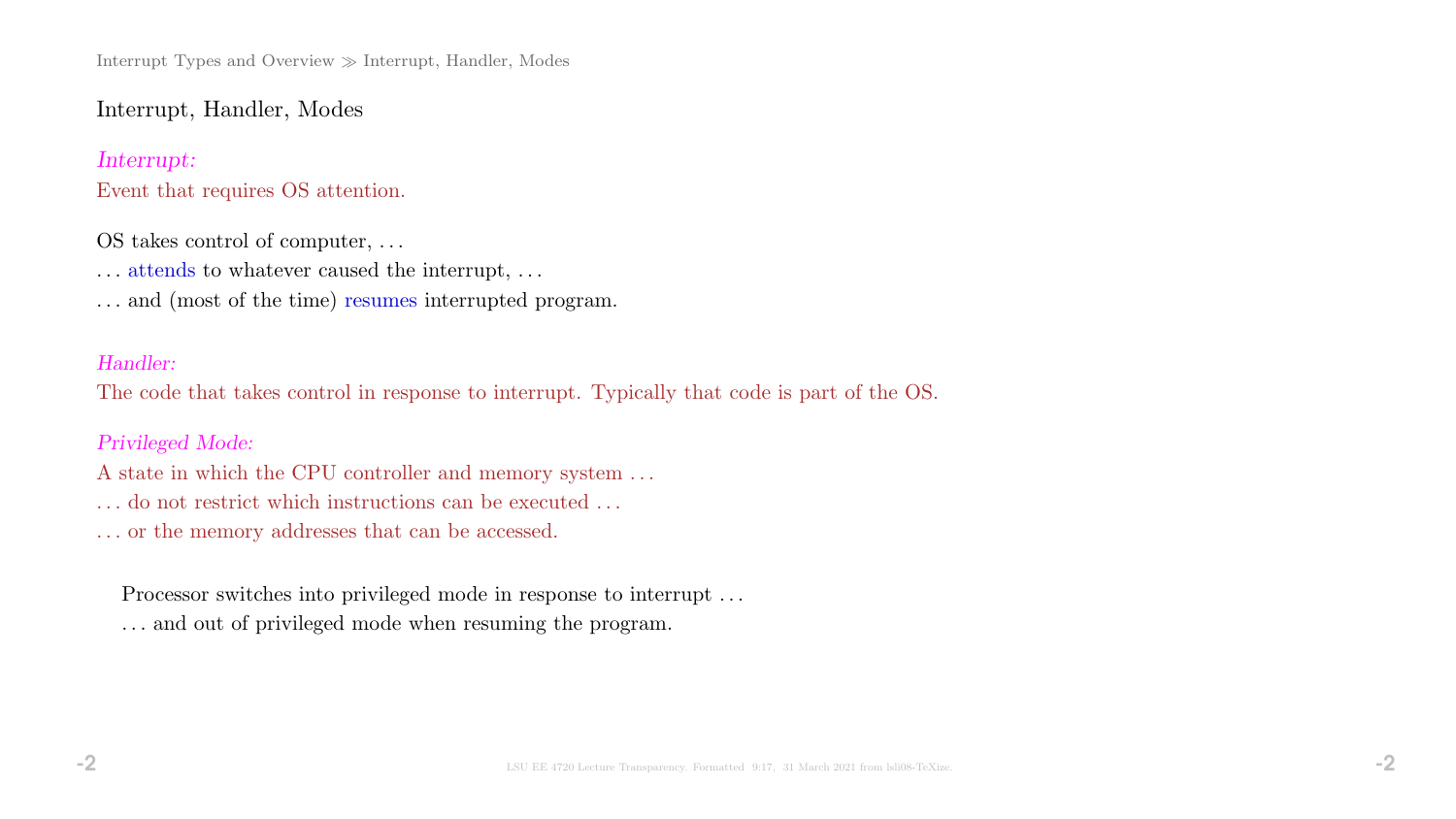Interrupt Types and Overview  $\gg$  Three Types of Interrupts.

# Three Types of Interrupts.

### • Trap:

Something like a subroutine call to the operating system, initiated by executing a type of instruction called a trap.

## • Exception:

Something went wrong (not necessarily an error) in the execution of an instruction.

Exception has both a general and this specific meaning.

#### • Hardware Interrupt:

Something outside the CPU is trying to get the computer's attention.

Interrupt has both a general and this specific meaning.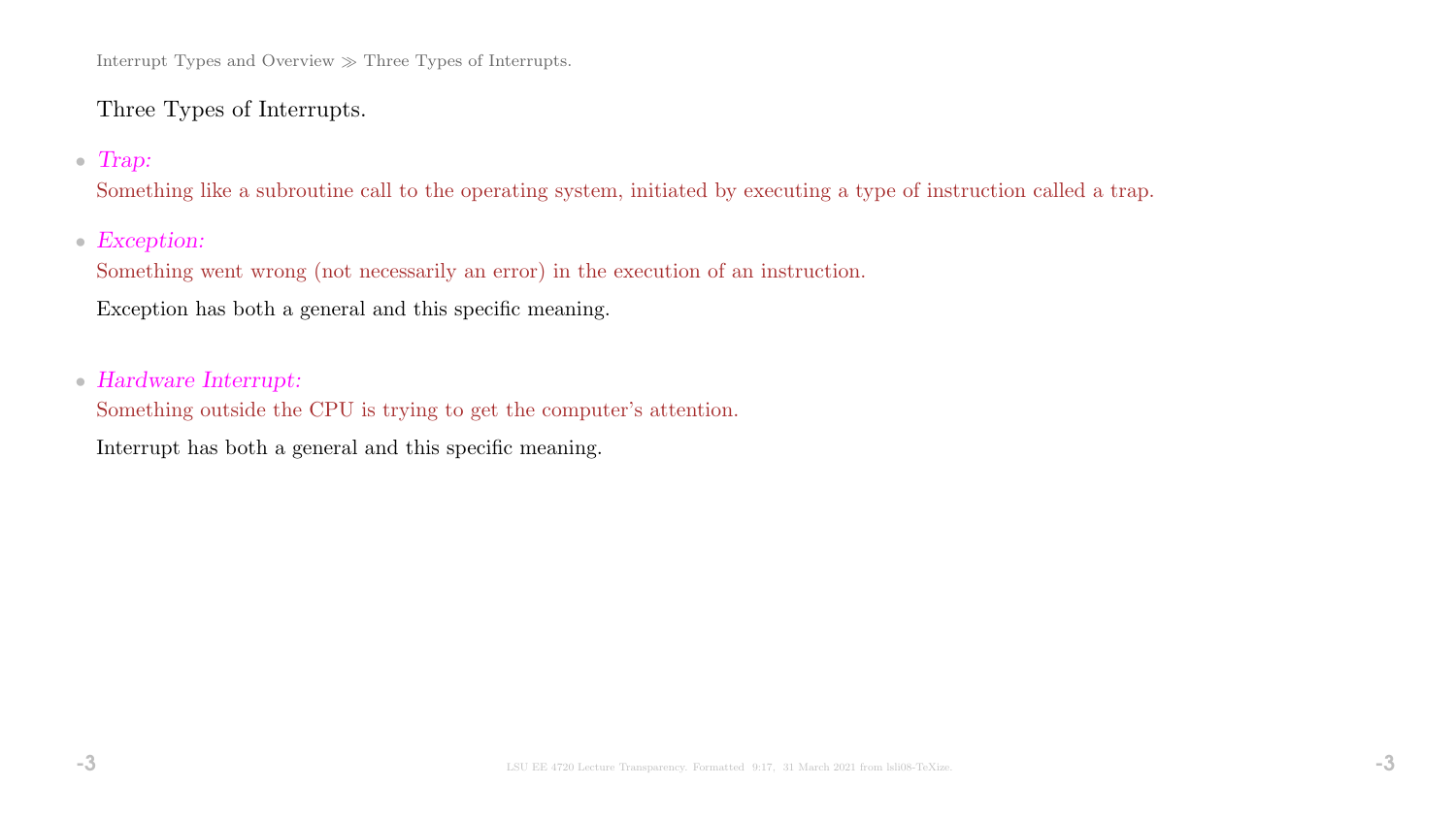$Traps \gg Definitions$ 

# Traps

# Definitions

# Trap:

(1) An instruction intended for user programs that transfers control to the operating system (privileged code). (2) The execution of such an instruction.

Sort of a subroutine call to OS.

Trap causes branch to OS code and a switch to privileged mode.

Privileged Mode: a.k.a. System Mode and Supervisor Mode A processor mode in which there are fewer restrictions on instruction execution.

Some instructions can only be executed in privileged mode.

When in privileged mode a *trap handler* is executed to service request.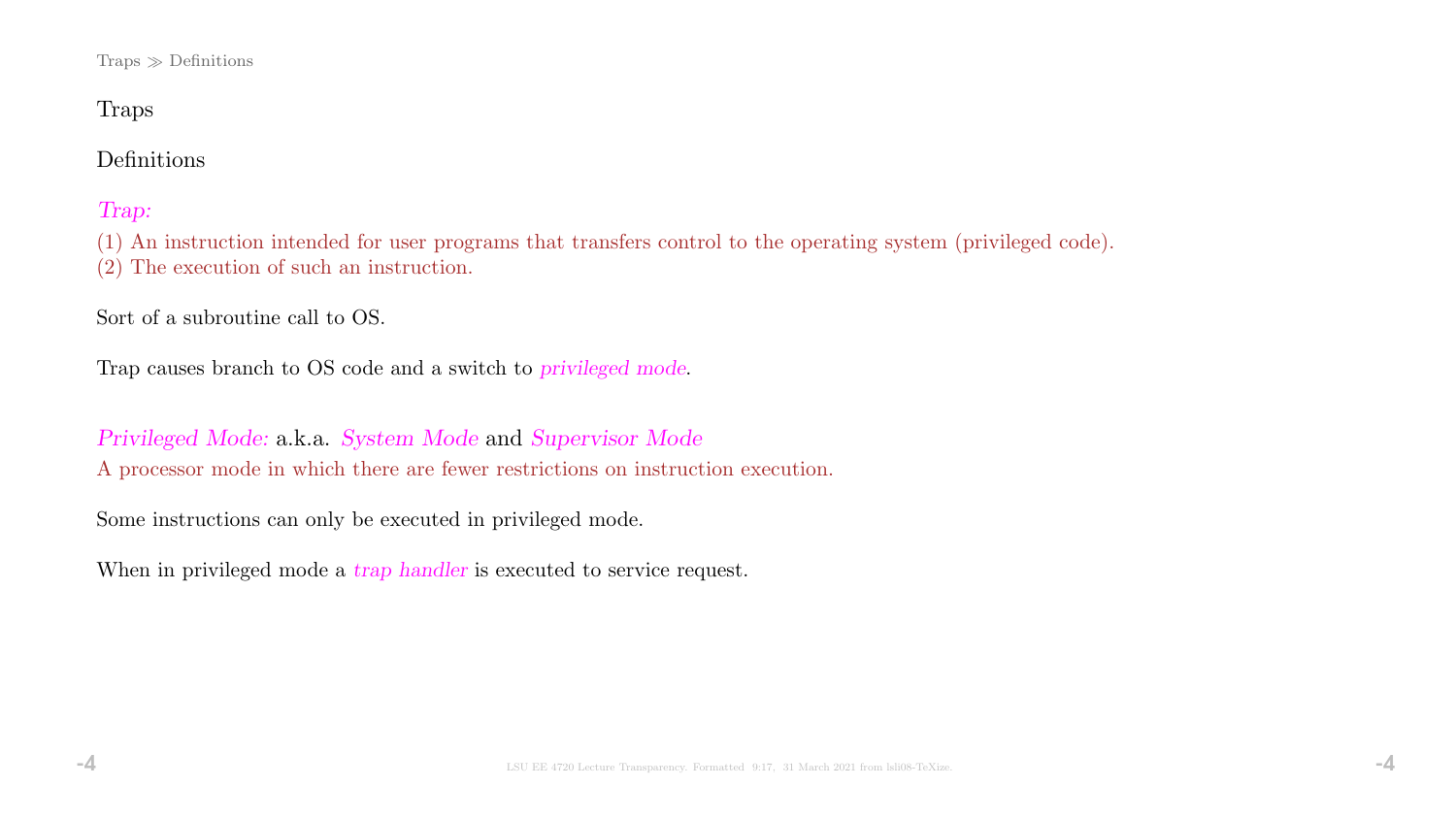#### $\textsc{Traps} \gg \textsc{Definitions}$

# Trap Handler:

A program, running in privileged mode that responds to a trap.

Traps typically used for I/O, memory allocation, etc.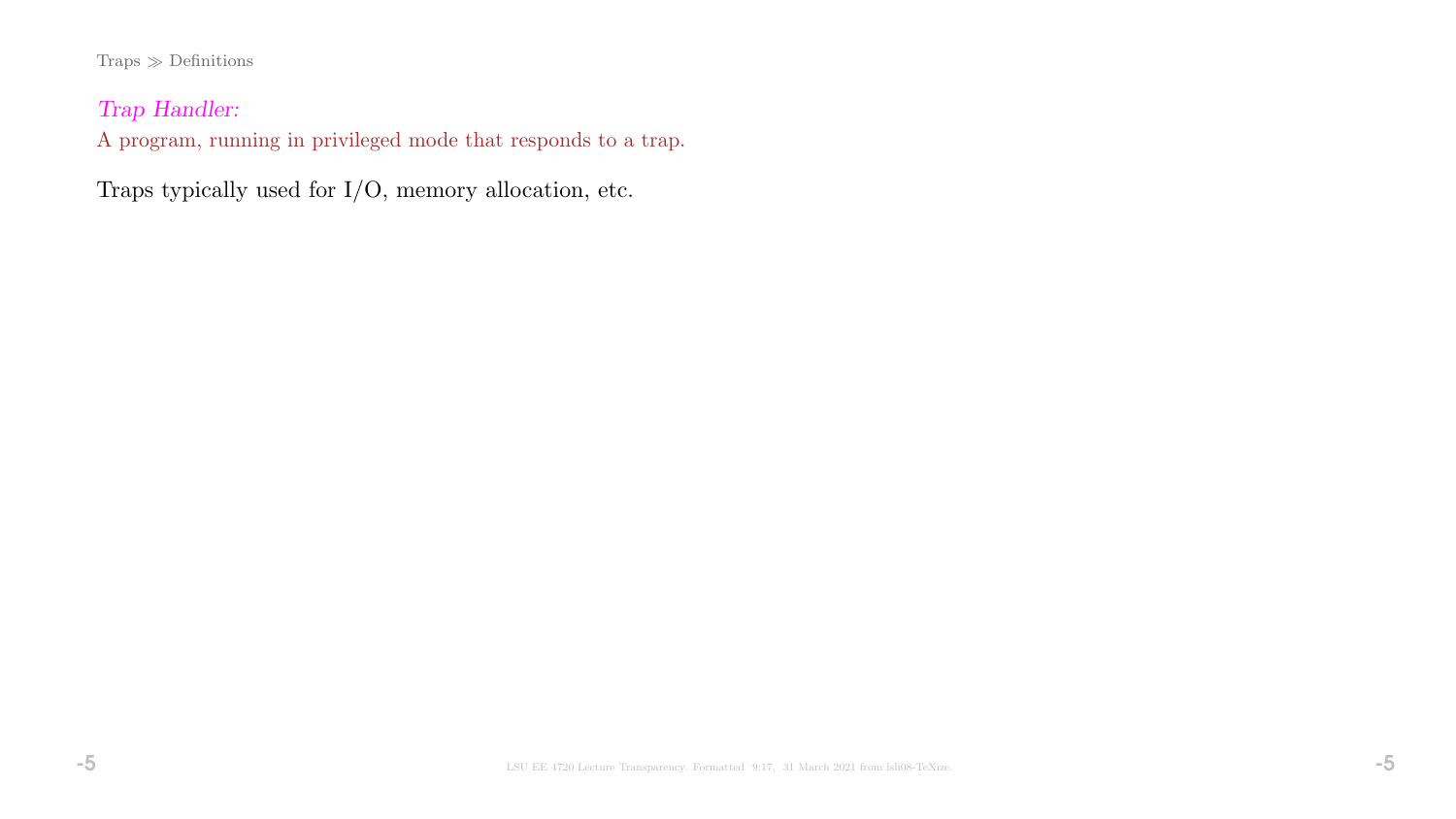Traps  $\gg$  Examples  $\gg$  SPARC trap instruction

### Examples

Example, SPARC V8 trap instruction:

ta  $\langle$ rs1 $\rangle$ , $\langle$ imm $\rangle$ .

ISA has a trap base register (TBR) that is used to construct the trap address.

Trap handler starts in *trap table*, each entry holds first four instructions of trap handler.

Trap Address Construction:

OS initializes TBR with upper 20 bits of trap table base.

When, say,  $\tan 1, 3$  executed, bits 4-10 set to low seven bits of  $r1+3$ .

Low four bits of TBR always zero.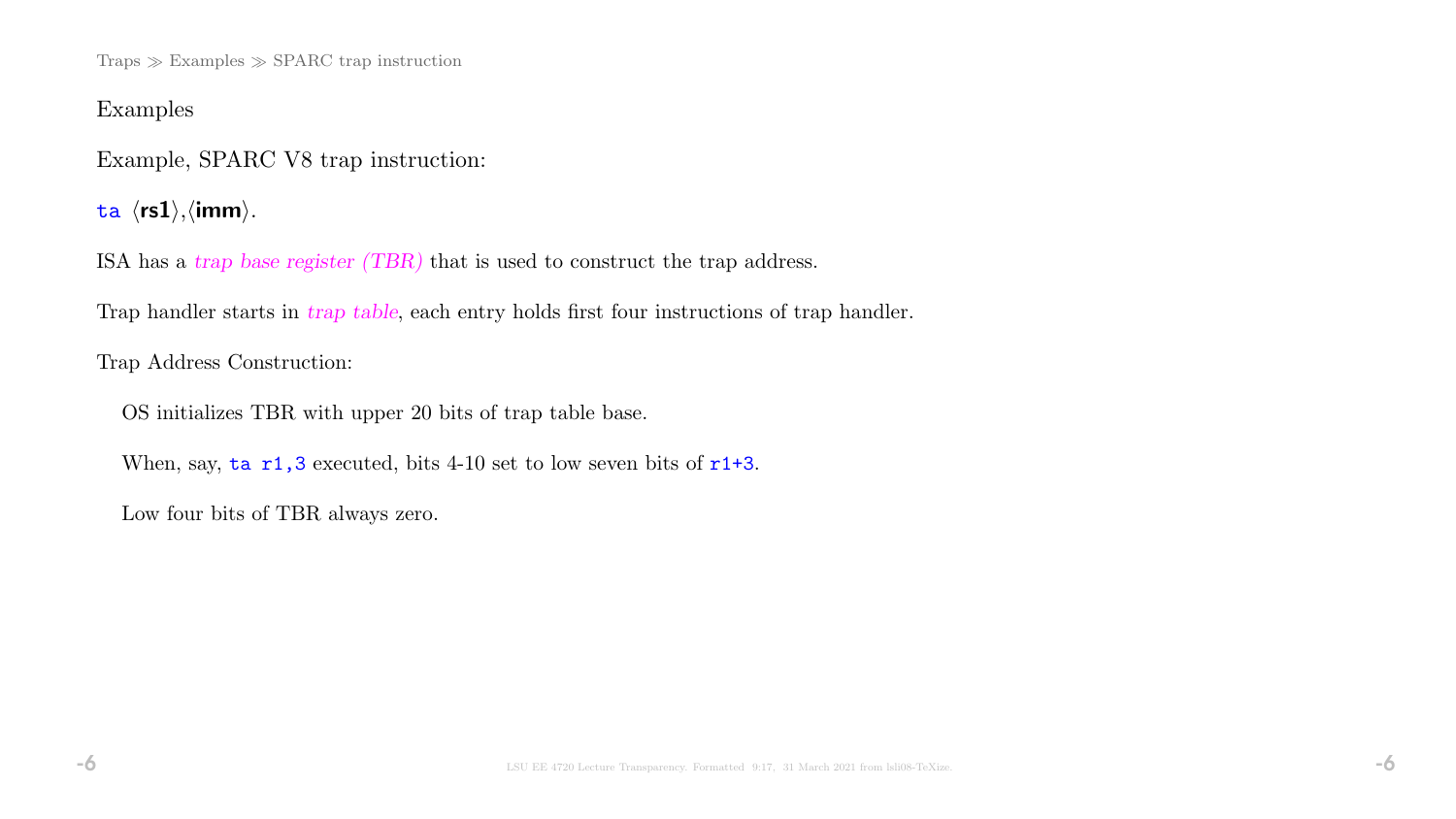Traps  $\gg$  Examples  $\gg$  Sun read System Call

```
Example: Using trap for read on Solaris (Sun OS)
System Calls read(2)
```
#### NAME

```
read, readv, pread - read from file
```
#### SYNOPSIS

```
#include <unistd.h>
ssize_t read(int fildes, void *buf, size_t nbyte);
```
#### DESCRIPTION

The read() function attempts to read nbyte bytes from the file associated with the open file descriptor, fildes, into the buffer pointed to by buf.

```
! Read System Call.
! Parameters placed in %o0, %o1, %o2.
! %o0: File descriptor (fildes)
  ! %o1: Buffer pointer (buf, address where read data copied to).
! %o2: Number of bytes to read. (nbyte)
mov SYS_read, %g1 ! Argument for trap.
```
ta %g0, ST\_SYSCALL ! Call trap.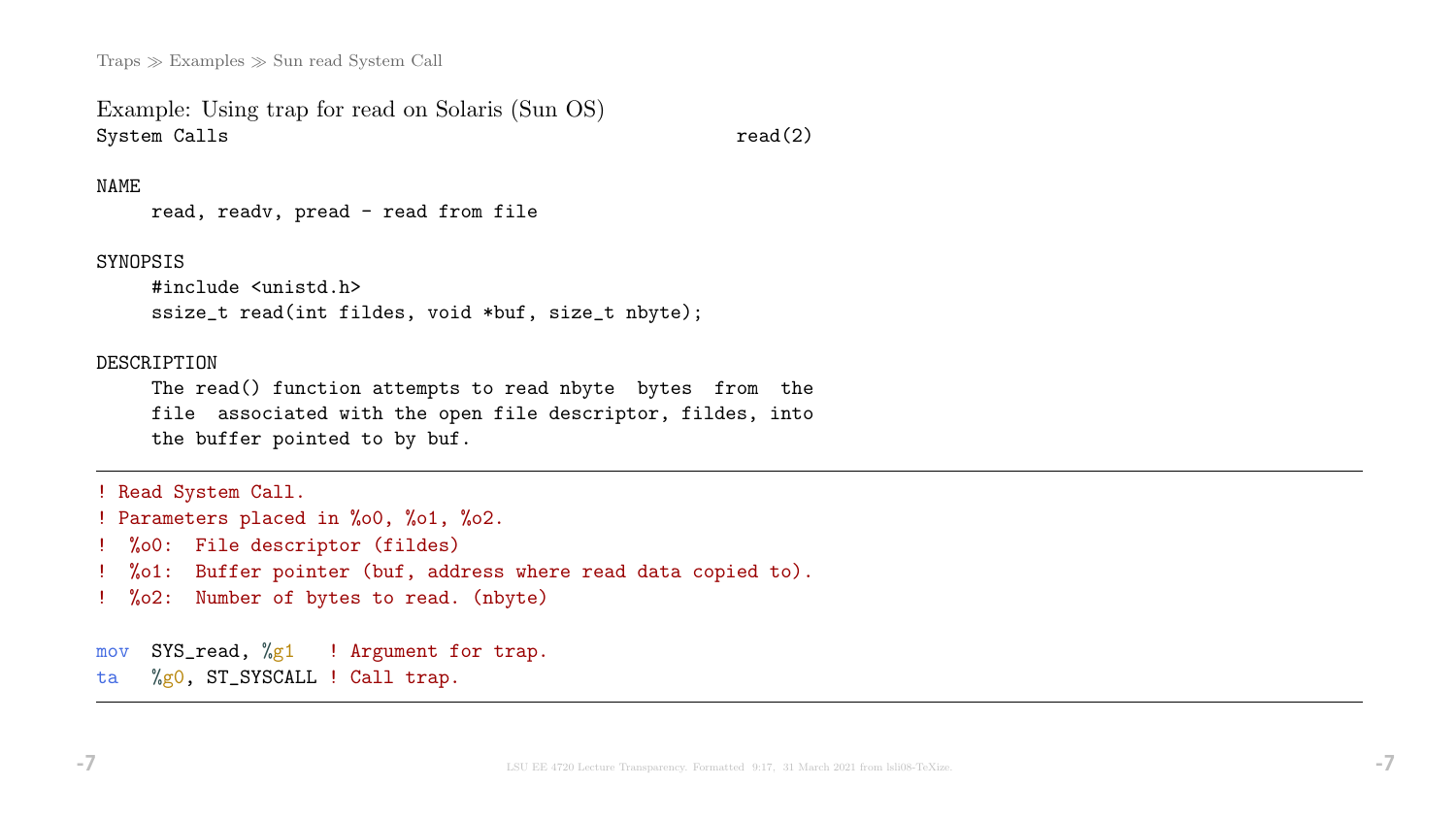# Some Solaris Trap Codes

| /* Copyright (c) 1989 by Sun Microsystems, Inc. */ |                |      |  |  |                                         |  |  |  |  |  |  |  |
|----------------------------------------------------|----------------|------|--|--|-----------------------------------------|--|--|--|--|--|--|--|
| /* Software traps (ticc instructions). */          |                |      |  |  |                                         |  |  |  |  |  |  |  |
| $/*$ In sys/trap.h $*/$                            |                |      |  |  |                                         |  |  |  |  |  |  |  |
| #define ST_OSYSCALL                                |                | 0x00 |  |  |                                         |  |  |  |  |  |  |  |
| #define ST_BREAKPOINT                              |                | 0x01 |  |  |                                         |  |  |  |  |  |  |  |
| #define ST_SYSCALL                                 |                | 0x08 |  |  |                                         |  |  |  |  |  |  |  |
| #define ST_GETCC                                   |                |      |  |  | $0x20$ // Move condition code to reg.   |  |  |  |  |  |  |  |
| #define ST_SETCC                                   |                |      |  |  | $0x21$ // Move condition code from reg. |  |  |  |  |  |  |  |
|                                                    |                |      |  |  |                                         |  |  |  |  |  |  |  |
| $/*$ In sys/syscall.h $*/$                         |                |      |  |  |                                         |  |  |  |  |  |  |  |
| #define SYS_syscall                                | $\overline{0}$ |      |  |  |                                         |  |  |  |  |  |  |  |
| #define SYS_exit                                   | $\mathbf{1}$   |      |  |  |                                         |  |  |  |  |  |  |  |
| #define SYS_fork 2                                 |                |      |  |  |                                         |  |  |  |  |  |  |  |
| #define SYS_read                                   | 3              |      |  |  |                                         |  |  |  |  |  |  |  |
| #define SYS_write 4                                |                |      |  |  |                                         |  |  |  |  |  |  |  |
| #define SYS_open 5                                 |                |      |  |  |                                         |  |  |  |  |  |  |  |
| #define SYS_close                                  | 6              |      |  |  |                                         |  |  |  |  |  |  |  |
|                                                    |                |      |  |  |                                         |  |  |  |  |  |  |  |
| SYS_read, %g1 ! Argument for trap.<br>mov          |                |      |  |  |                                         |  |  |  |  |  |  |  |
| $\%$ gO, ST_SYSCALL ! Call trap.<br>ta             |                |      |  |  |                                         |  |  |  |  |  |  |  |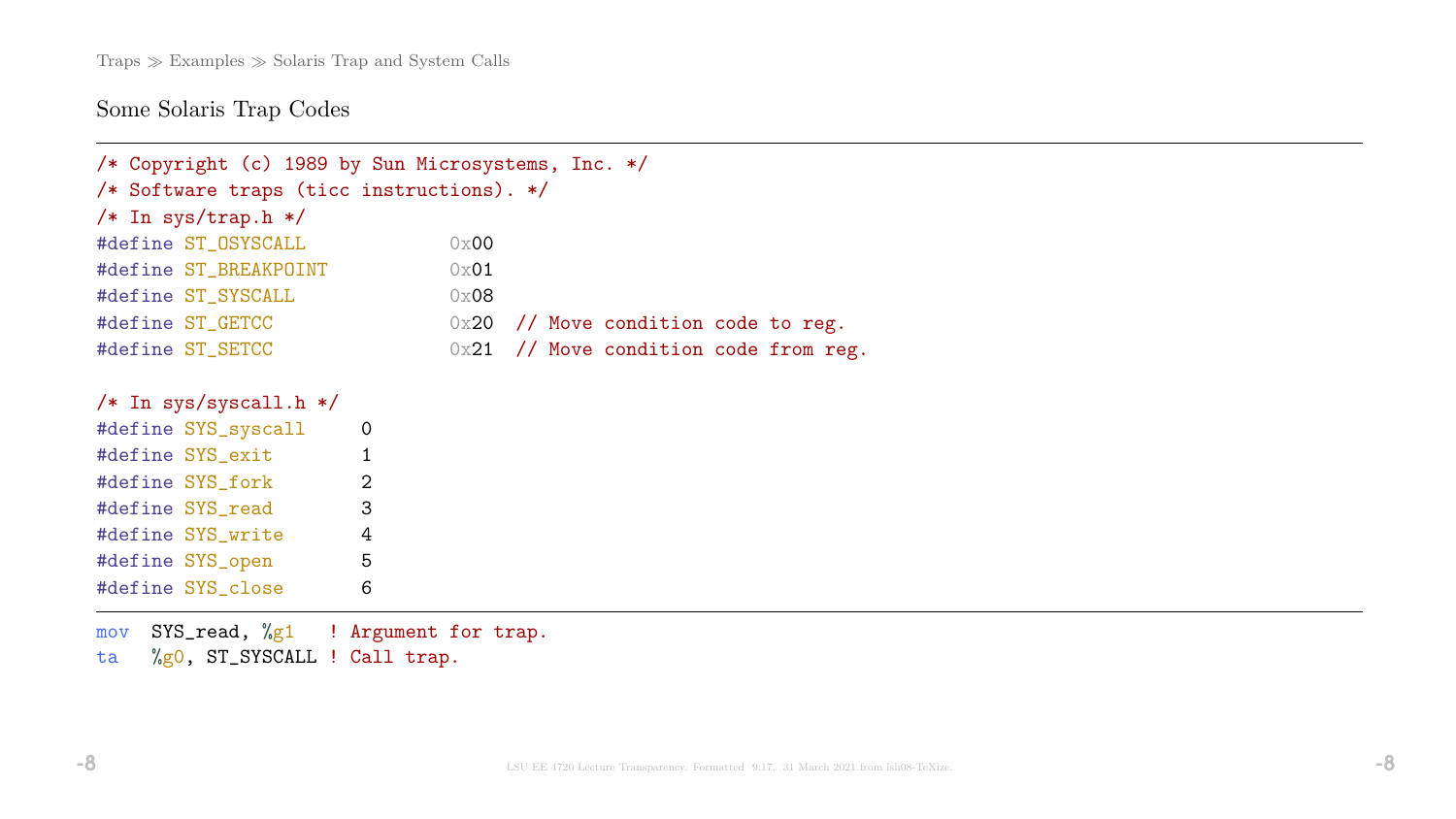#### Exceptions  $\gg$  Definitions

# Exceptions

### Exception:

An interruption in normal execution triggered by an instruction that could not complete execution.

An exception occurs when an instruction cannot fully execute.

Faulting Instruction: Instruction that caused an exception.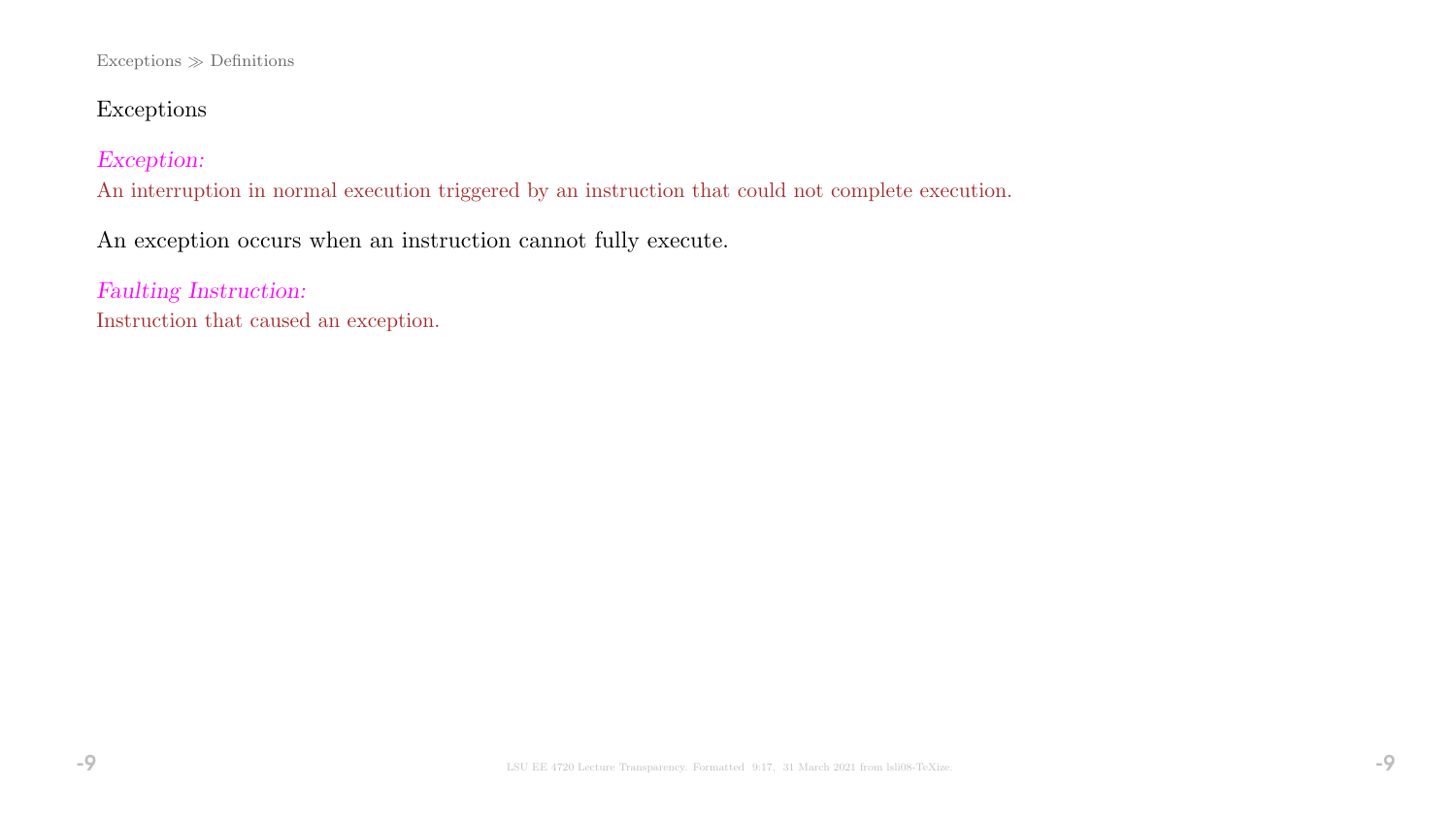$Exceptions \gg Definitions \gg Some Exception \text{ Causes}$ 

# Some Exception Causes

◦ Unrecognized opcode.

◦ Division by zero.

- Insufficient privilege level for instruction.
- Insufficient privilege level for memory address.
- Access to misaligned memory address. (Bus Error)
- Access to illegal memory address. (Segmentation Fault)
- Memory system needs updating. (TLB miss, page fault, etc.)

In response to an exception, handler may:

- $\Diamond$  Fix the problem and re-try the faulting instruction.
- $\diamond$  Fix the problem and skip the faulting instruction.
- $\Diamond$  Call a program-supplied cleanup routine and then terminate the program.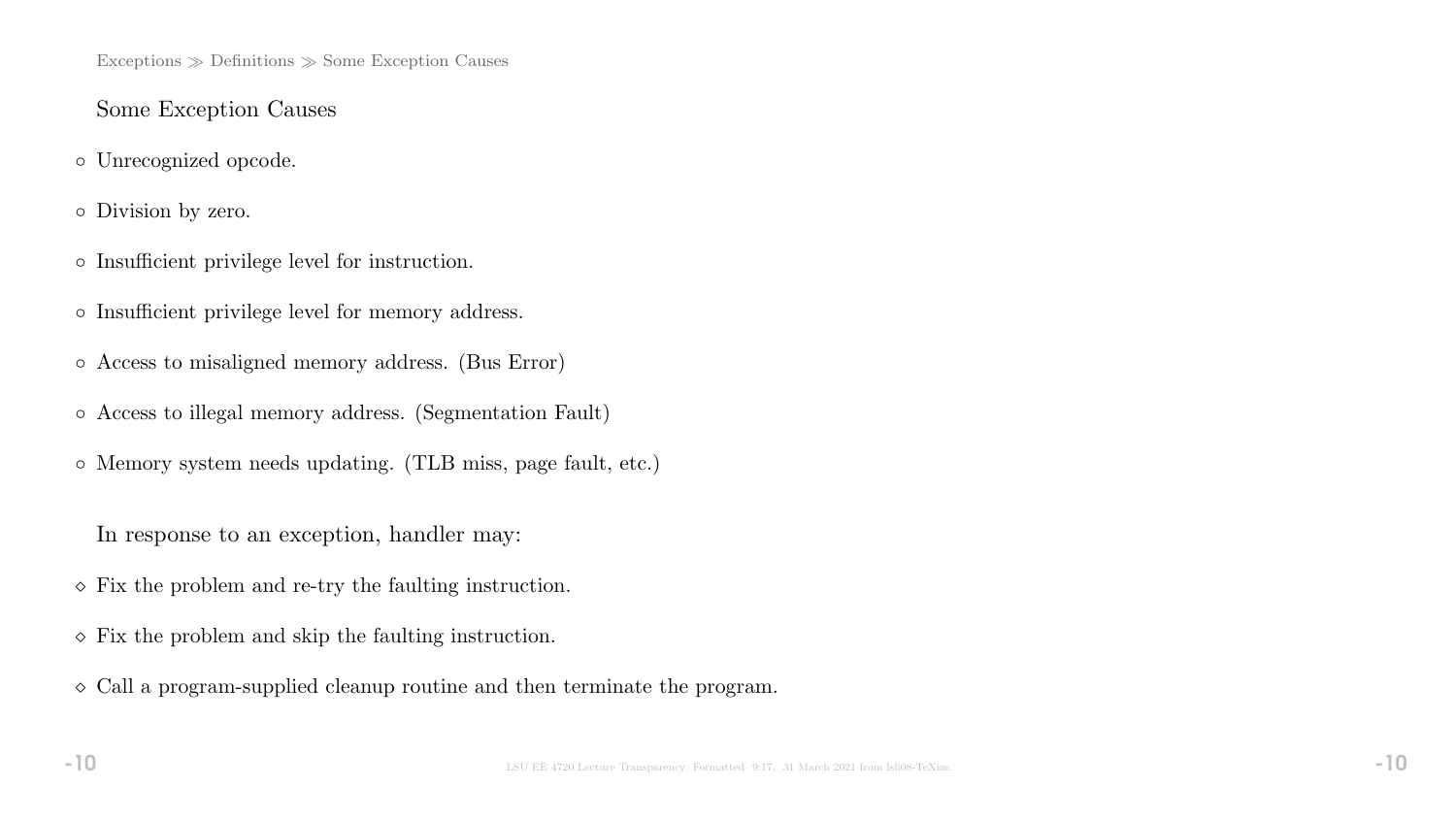Exceptions Exception Example

### Exception Example

Exception in ME stage of  $1w$ , indicated with an asterisk.

| # Cycle:             |                      |                                       |  |  | $0 \quad 1 \quad 2 \quad 3 \quad 4 \quad 5 \quad \ldots$ |             |     |  |             | 99100 |  |
|----------------------|----------------------|---------------------------------------|--|--|----------------------------------------------------------|-------------|-----|--|-------------|-------|--|
|                      |                      | add r1, r2, r3 IF ID EX ME WB         |  |  |                                                          |             |     |  |             |       |  |
|                      |                      | $\frac{1}{W}$ r6, 0(r1) IF ID EX ME*x |  |  |                                                          |             |     |  |             | IF ID |  |
|                      |                      | sub r5, r6, r7 IF ID EXx              |  |  |                                                          |             |     |  |             | IF    |  |
|                      |                      | xor $r10$ , $r11$ , $r12$ IF IDx      |  |  |                                                          |             |     |  |             |       |  |
|                      |                      | and r20, r21, r22                     |  |  | IFx                                                      |             |     |  |             |       |  |
| $\ddot{\phantom{a}}$ |                      |                                       |  |  |                                                          |             |     |  |             |       |  |
| Handler:             |                      |                                       |  |  |                                                          |             |     |  |             |       |  |
|                      | $SW \ldots$          |                                       |  |  |                                                          | $IF \ldots$ |     |  |             |       |  |
|                      | $\ddot{\phantom{a}}$ | eret (exception return)               |  |  |                                                          |             | TF. |  | ID EX ME WB |       |  |

Cycle 4:  $\text{1w}$  raises a page-fault exception, ...

 $\dots$ <br> ${\tt lw}$  and following instructions are squashed,<br>  $\dots$ 

. . . and address of handler routine computed and sent to PC.

Cycle 5: handler fetched.

When handler returns at 99, execution resumes with  $\frac{1}{w}$  (its second try).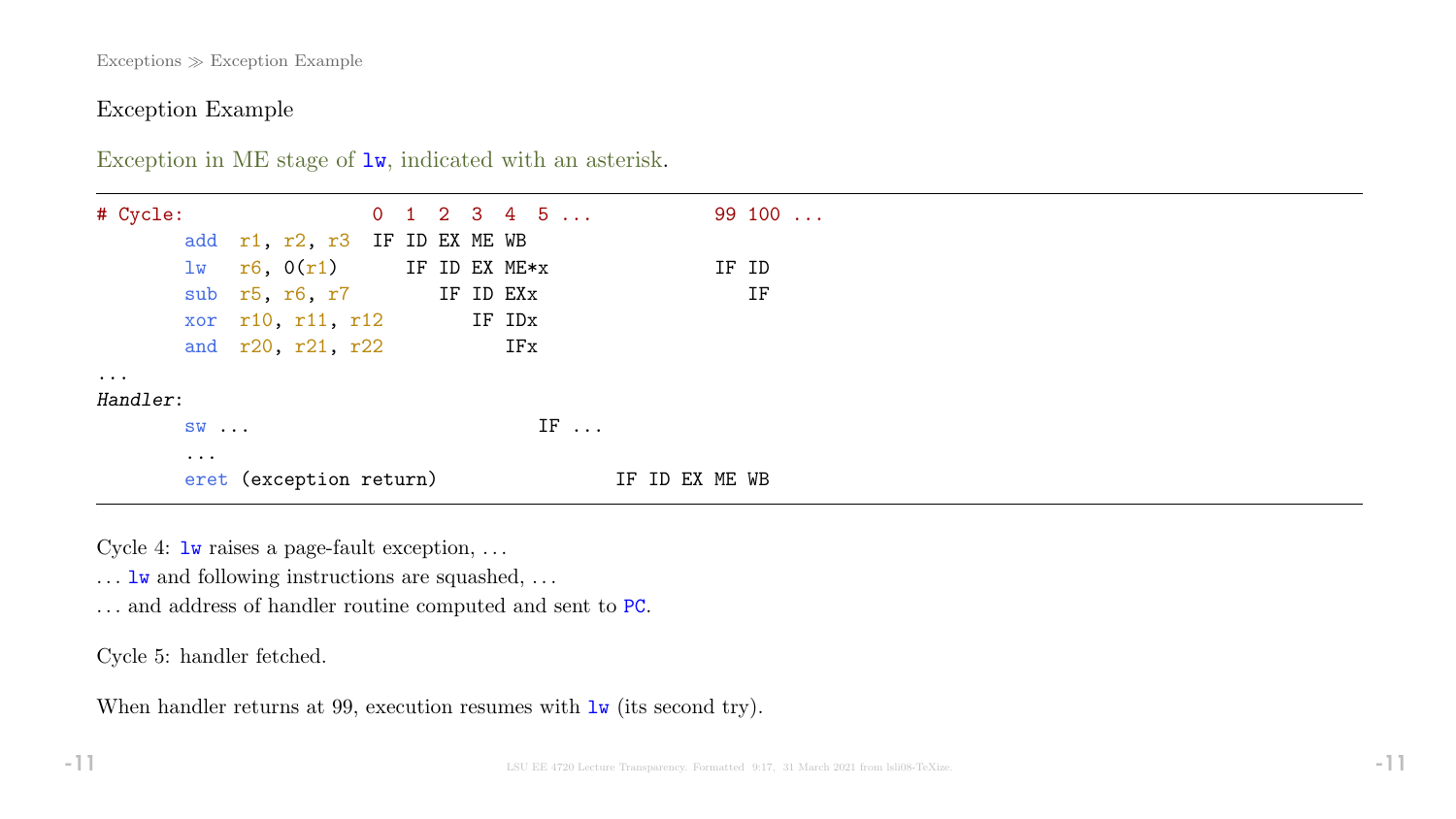Exceptions  $\gg$  Another Exception Example

# Another Exception Example

| # Cycle:  |                      |                                       |  |  | $0$ 1 2 3 4 5 |             |             |  | 99 100 |                |              |
|-----------|----------------------|---------------------------------------|--|--|---------------|-------------|-------------|--|--------|----------------|--------------|
|           |                      | add r1, r2, r3 IF ID EX ME WB         |  |  |               |             |             |  |        |                |              |
|           |                      | $\frac{1}{W}$ r6, 0(r1) IF ID EX ME*x |  |  |               |             |             |  |        | IF ID EX ME WB |              |
|           |                      | ant $r5$ , $r6$ , $r7$ IF ID*EXx      |  |  |               |             |             |  |        |                | IF ID*EX MEx |
|           |                      | $\text{xor } r10, r11, r12$ IF IDx    |  |  |               |             |             |  |        |                | IF ID EXX    |
|           |                      | and r20, r21, r22                     |  |  | IFx           |             |             |  |        |                | IF IDx       |
| $\ddotsc$ |                      |                                       |  |  |               |             |             |  |        |                |              |
| Handler:  |                      |                                       |  |  |               |             |             |  |        |                |              |
|           | $SW \ldots$          |                                       |  |  |               | $IF \ldots$ |             |  |        |                | $IF \ldots$  |
|           | $\ddot{\phantom{a}}$ |                                       |  |  |               |             |             |  |        |                |              |
|           |                      | eret (exception return)               |  |  |               |             | ID EX ME WB |  |        |                |              |

Two faults, ID stage of ant and ME stage of  $1w$ , indicated asterisks.

Cycle 3: ant raises an illegal instruction exception.

Cycle 4: lw raises a page-fault exception.

Hardware checks for exceptions only in ME to preserve program order and so  $\mathbf{1w}$  is handled first.

When handler returns at 99, execution resumes with  $\frac{1}{w}$  (its second try).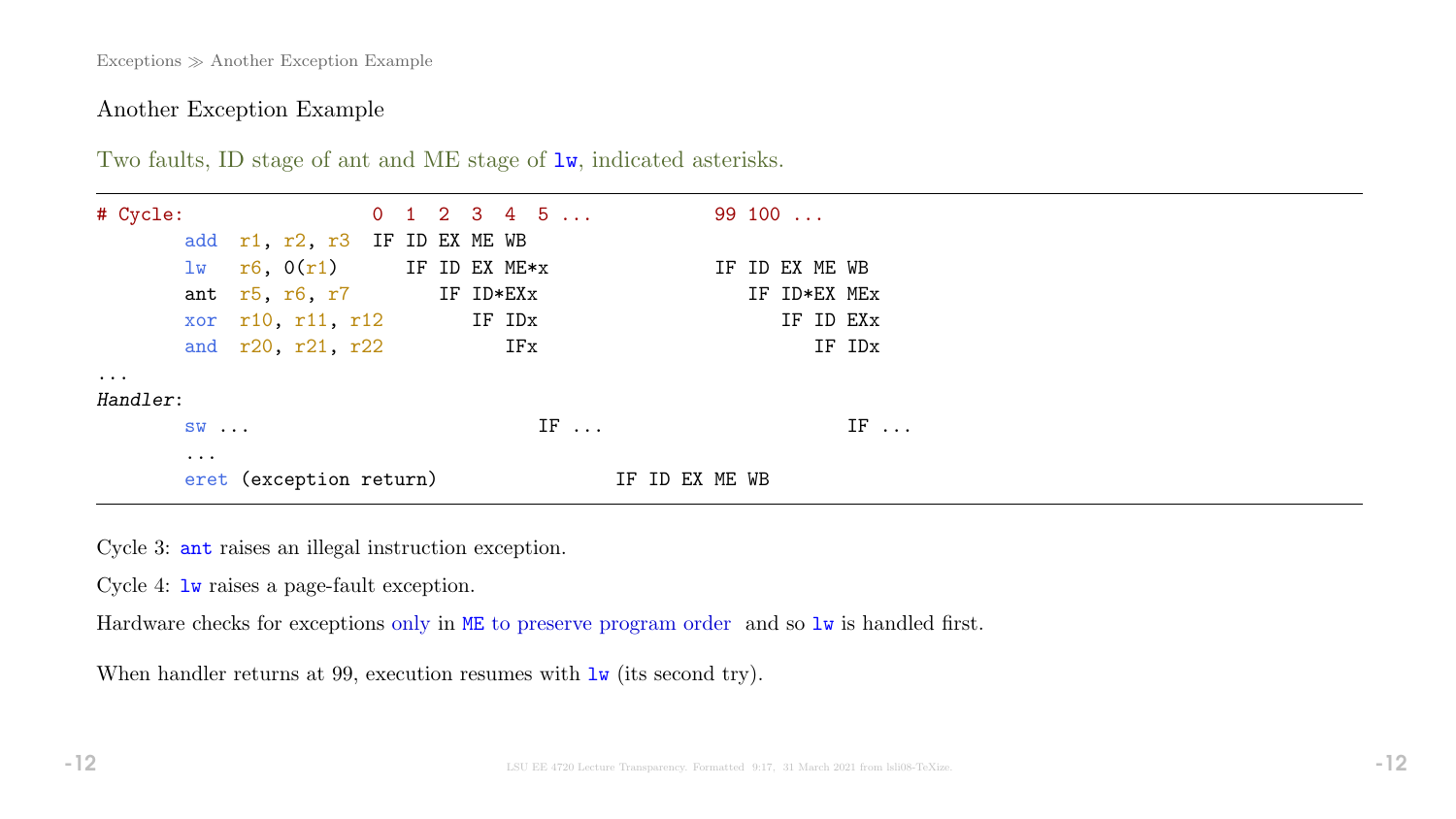Possible MIPS Interrupt Hardware

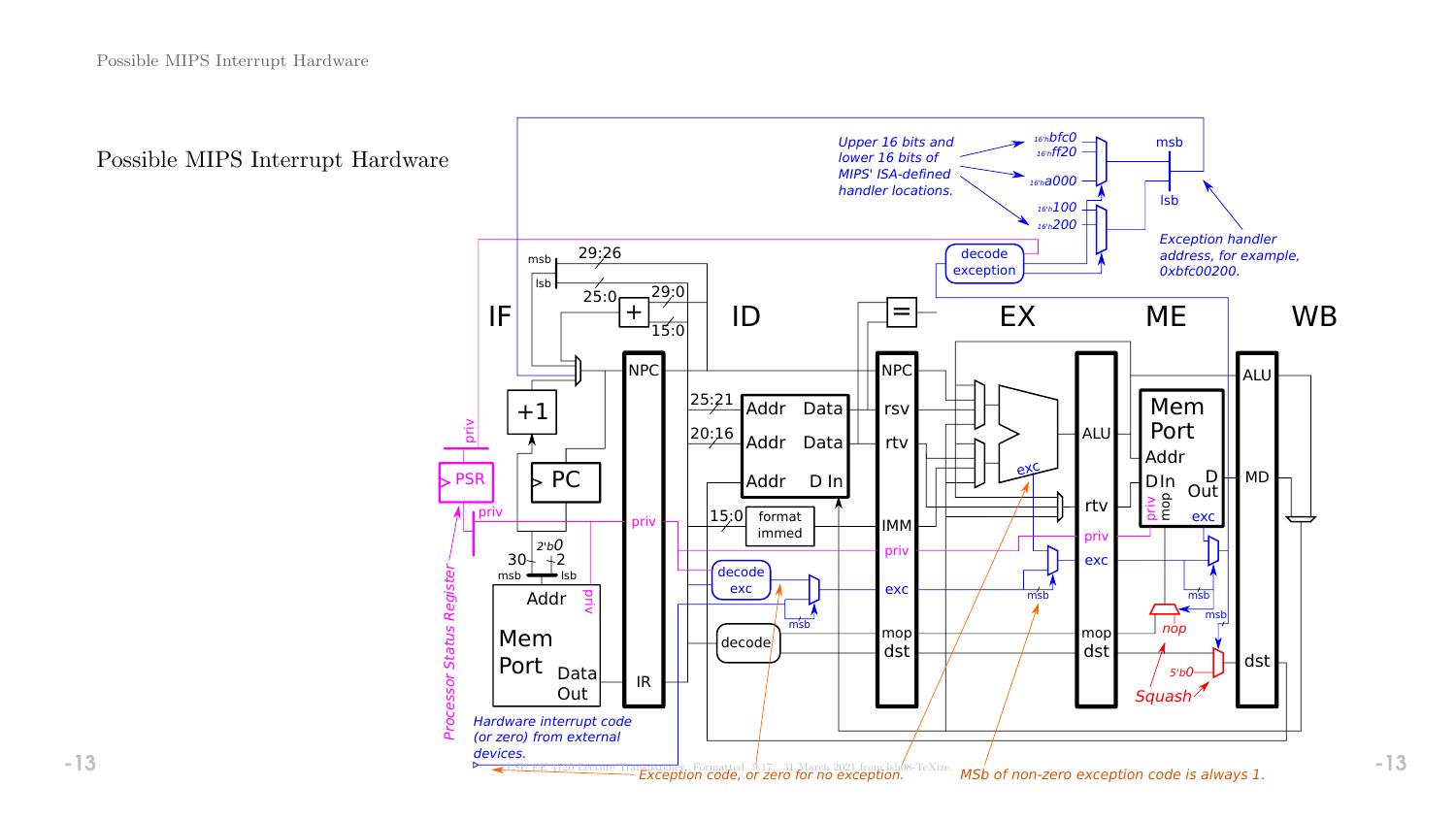Hardware Interrupt $\gg$  Hardware Interrupt Uses

# Hardware Interrupt

Caused by an external event  $\ldots$ 

. . . which typically needs routine attention.

For example,

- Disk drive has data that was requested 20 ms ago.
- User pressed a key on the keyboard.
- User sneezed, causing mouse to move.
- Timer (used by the OS as an alarm clock) expired.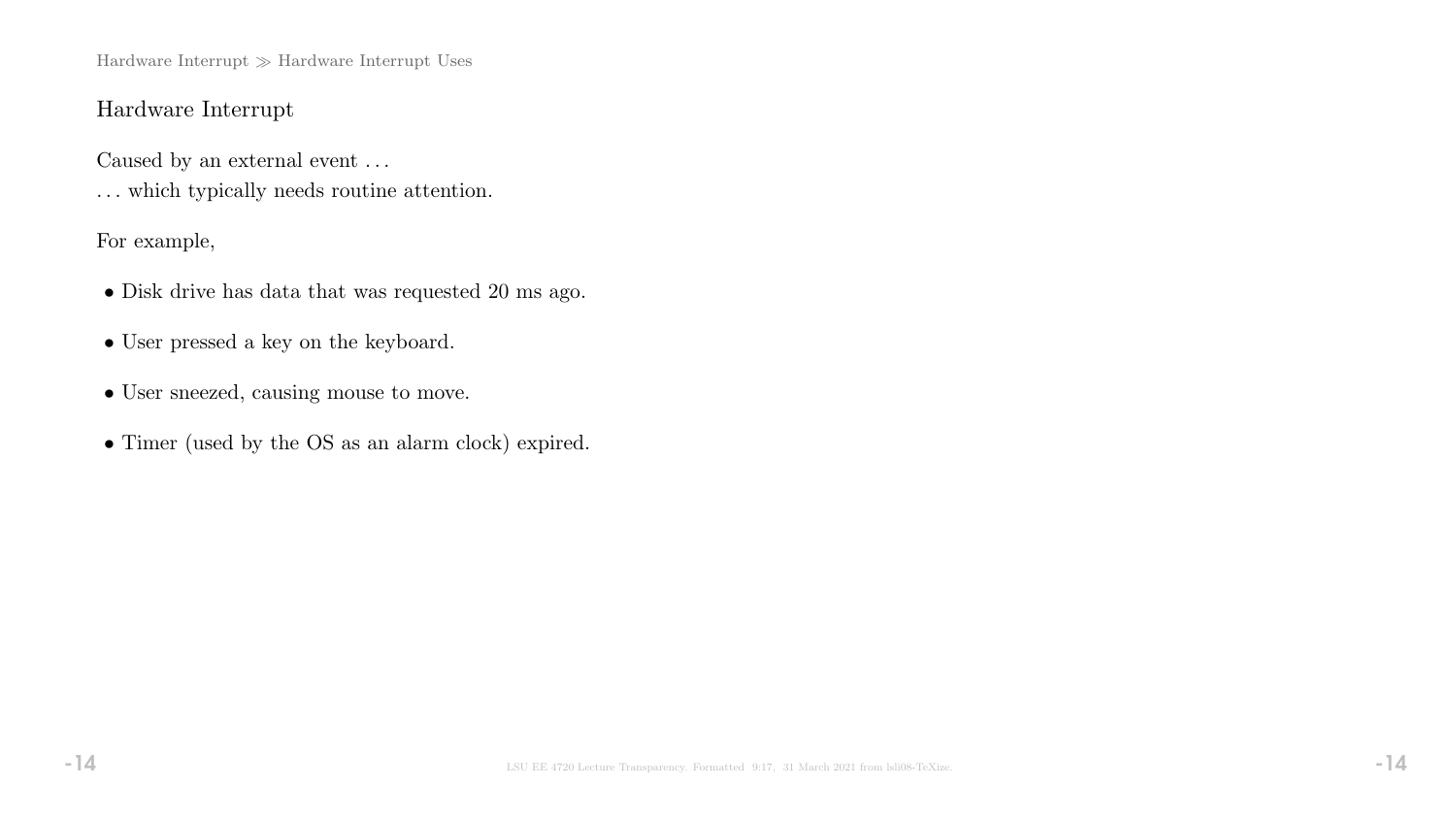Hardware Interrupt  $\gg$  Hardware Interrupt Example

### Hardware Interrupt Example

|                |  | add r1, r2, r3 IF ID EX ME WB |  |                |  |  |
|----------------|--|-------------------------------|--|----------------|--|--|
|                |  | $sub$ $r4$ , $r5$ , $r6$      |  | IF ID EX ME WB |  |  |
| xor r7, r8, r9 |  |                               |  | IF ID EX ME WB |  |  |

As execution reaches code above, achoooo (user sneezes) ... . . . moving mouse, triggering an interrupt.

Based on time of sneeze, hardware completes add and sub ... . . . but squashes xor (for now).

The handler starts ...

. . . the screen pointer (the little arrow) is moved . . .

. . . the handler finishes . . .

... and execution resumes with **xor**.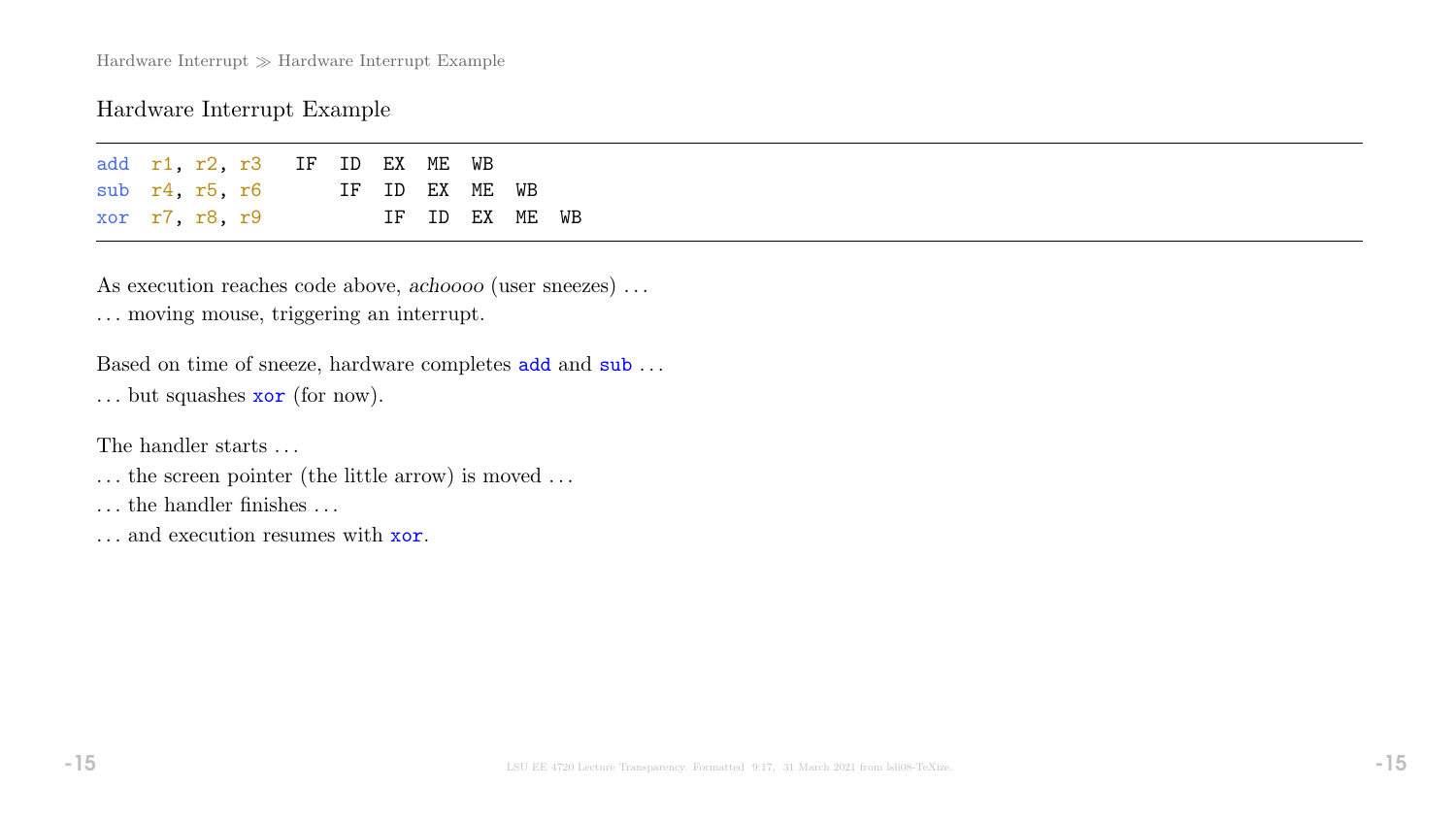Interrupt Hardware Design  $\gg$  Goals and Difficulties

Interrupt Hardware Design

Goals and Difficulties

Goals

Exceptions: Handle in program order.

All Interrupts: Ability to resume execution as though nothing happened.

Precise Exception: Must be able to re-start or skip faulting instruction... . . . and so last instruction must immediately precede faulting instruction.

## **Difficulties**

Precise exceptions are easy to implement for integer pipeline ...

 $\ldots$  because exceptions can be detected before later instructions write.

Much harder with floating point operations (covered in next set).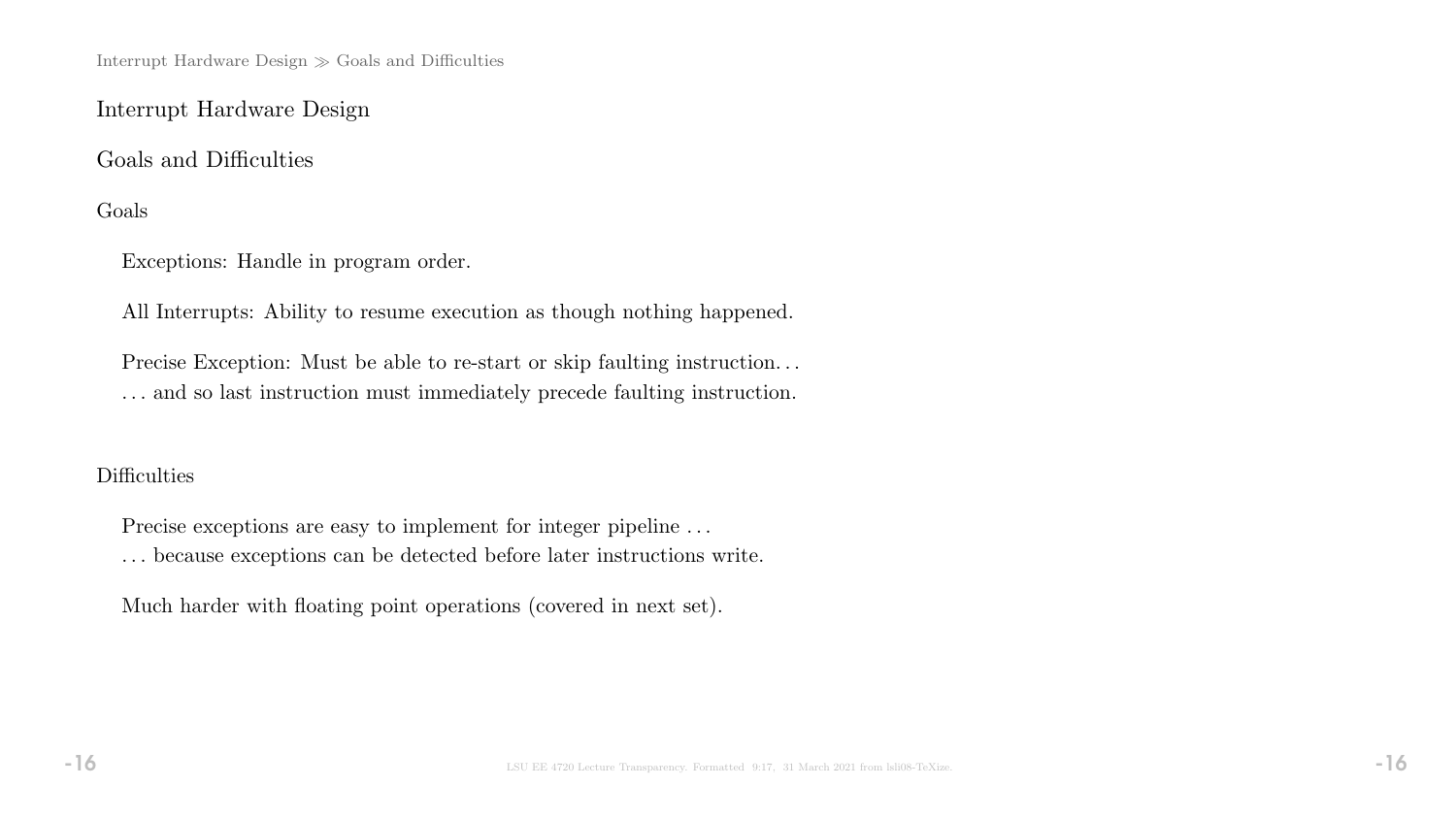Interrupt Hardware Design  $\gg$  Hardware Response to Interrupt

## Actions Initiated by Interrupt

Hardware executes up to and including last instruction . . . . . . and squashes all following instructions.

- Type and timing of interrupt determine a last instruction.
- $\bullet$  The last and all preceding instructions allowed to complete  $\ldots$ . . . instructions following last are squashed (nullified).
- Address of handler is determined . . . . . . based on the type of interrupt and exception.
- Processor jumps to handler (OS code) and switches to privileged mode.
- Handler attends to interrupt.
- If appropriate, state is restored and program resumes . . . . . . with the instruction following last.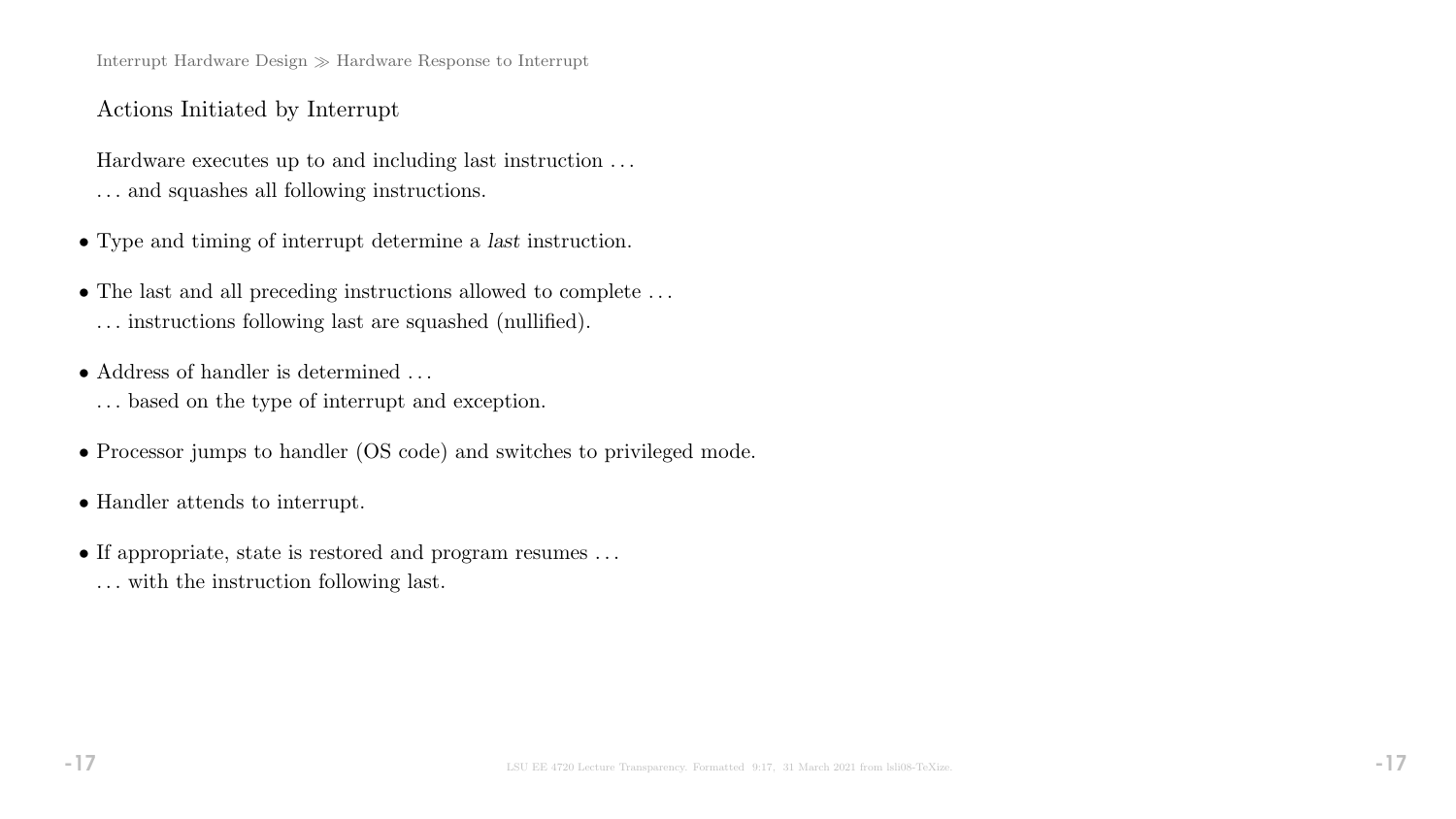Interrupt Hardware Design $\gg$  Hardware Response to Interrupt

# The Last Instruction

The last and all preceding instructions must execute completely  $\ldots$ 

- $\ldots$  while instructions following the last must have no effect at all  $\ldots$
- $\ldots$  even though they may have already started when the interrupt occurred.

These squashed instructions will be executed after the handler completes.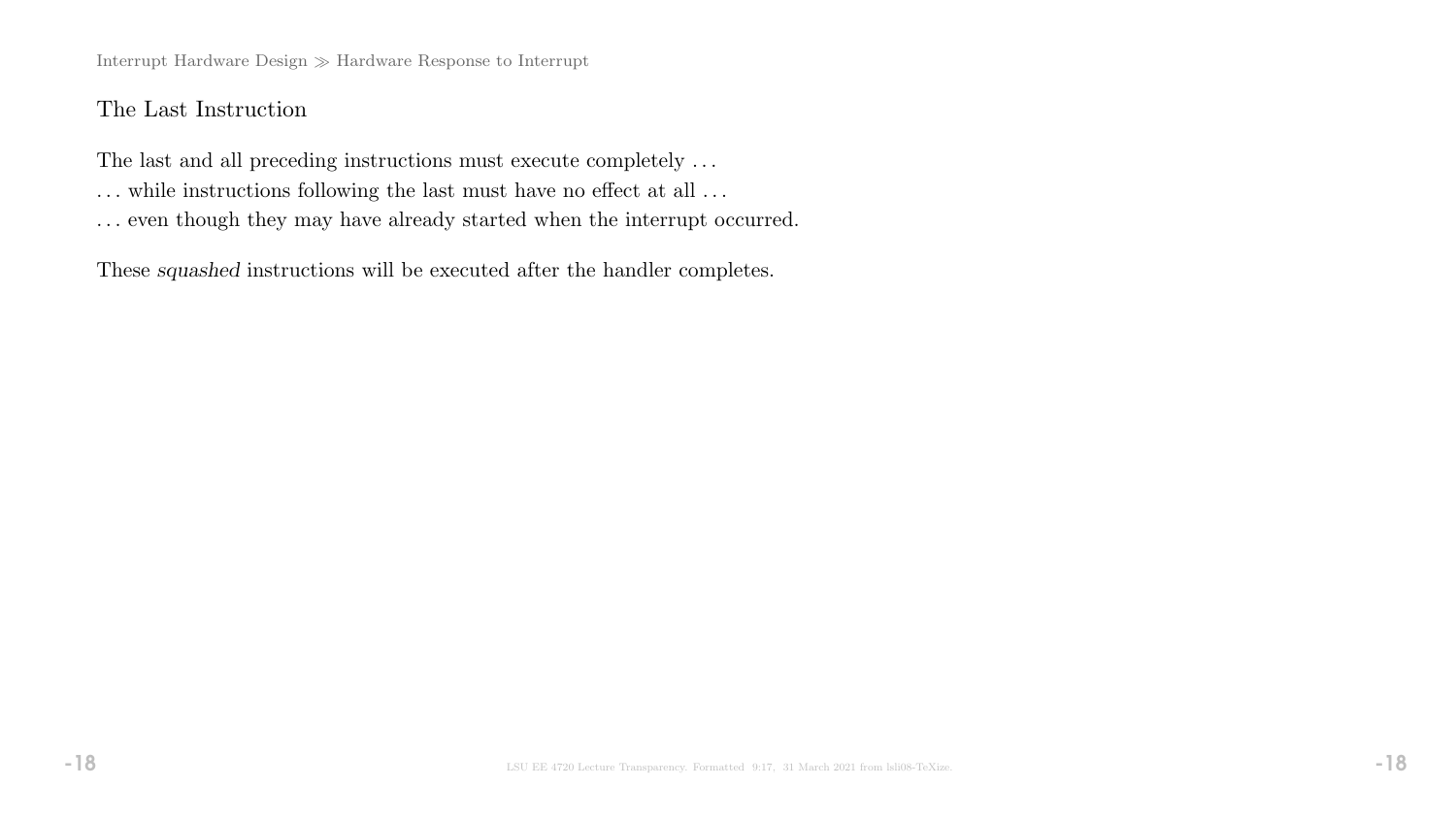Interrupt Hardware Design  $\gg$  Hardware Response to Interrupt

Choice of Last Instruction

Choice depends on type of interrupt.

• For traps, the trap instruction itself is last.

No problem.

• For hardware interrupts, a convenient last instruction can be chosen. No problem again.

• Precise exception, the instruction preceding faulting instruction.

Problem: exception can occur in any of several stages.

Problem: more than one instruction can raise exception.

Problem: an instruction can raise exception before its predecessor.

Problem: despite problems, some exceptions must be precise.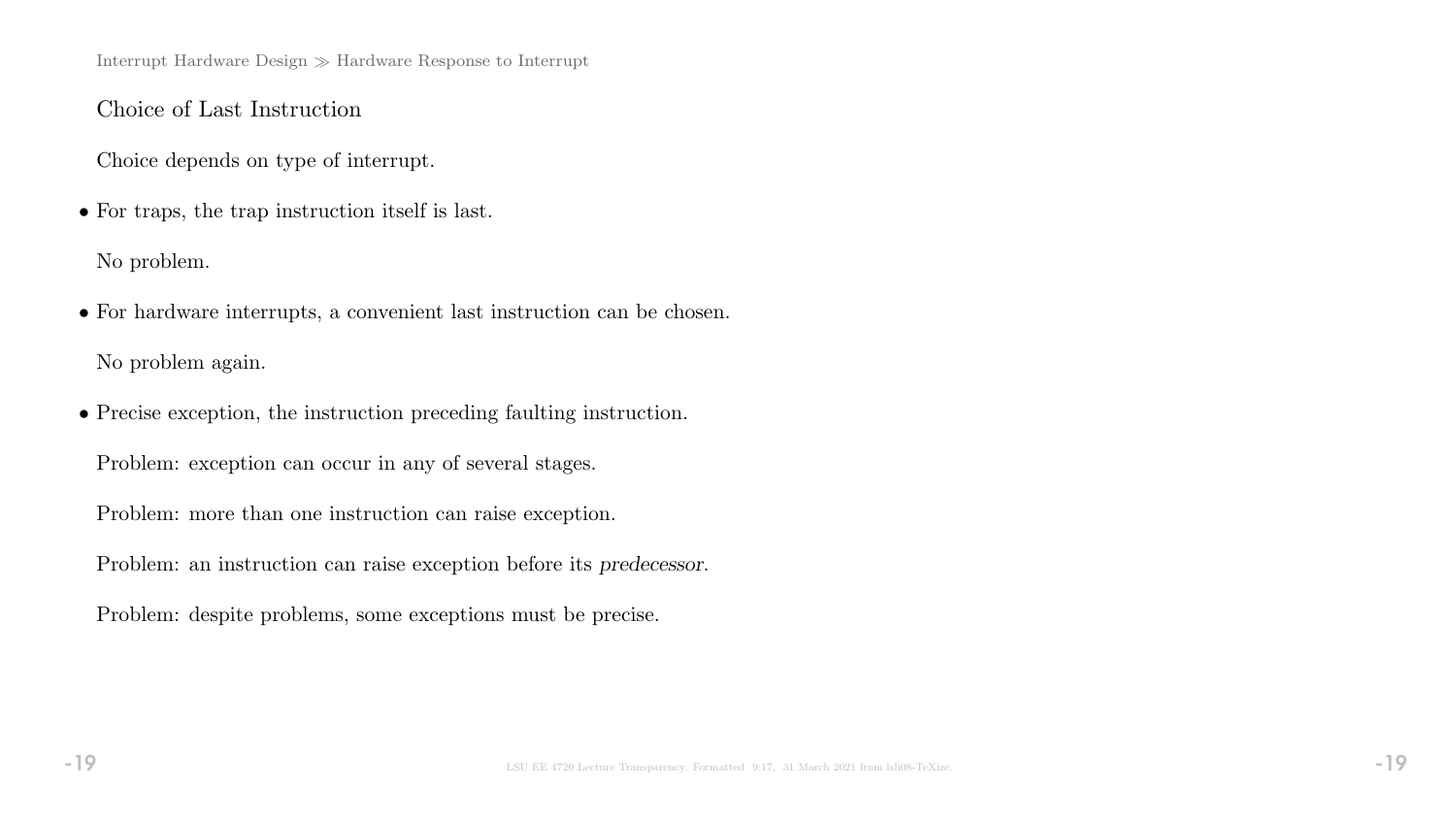Interrupt Hardware Design  $\gg$  Squashing Instructions

### Squashing Instructions

When an interrupt occurs instructions may be squashed.

When the handler finishes and the program resumes . . . it must be as though the squashed instructions never even started.

 $So \ldots$ 

- $\dots$  they cannot write registers  $\dots$
- ... they cannot write memory ...
- $\ldots$  or set any kind of condition codes  $\ldots$

. . . unless . . .

. . . the state change can be un-done.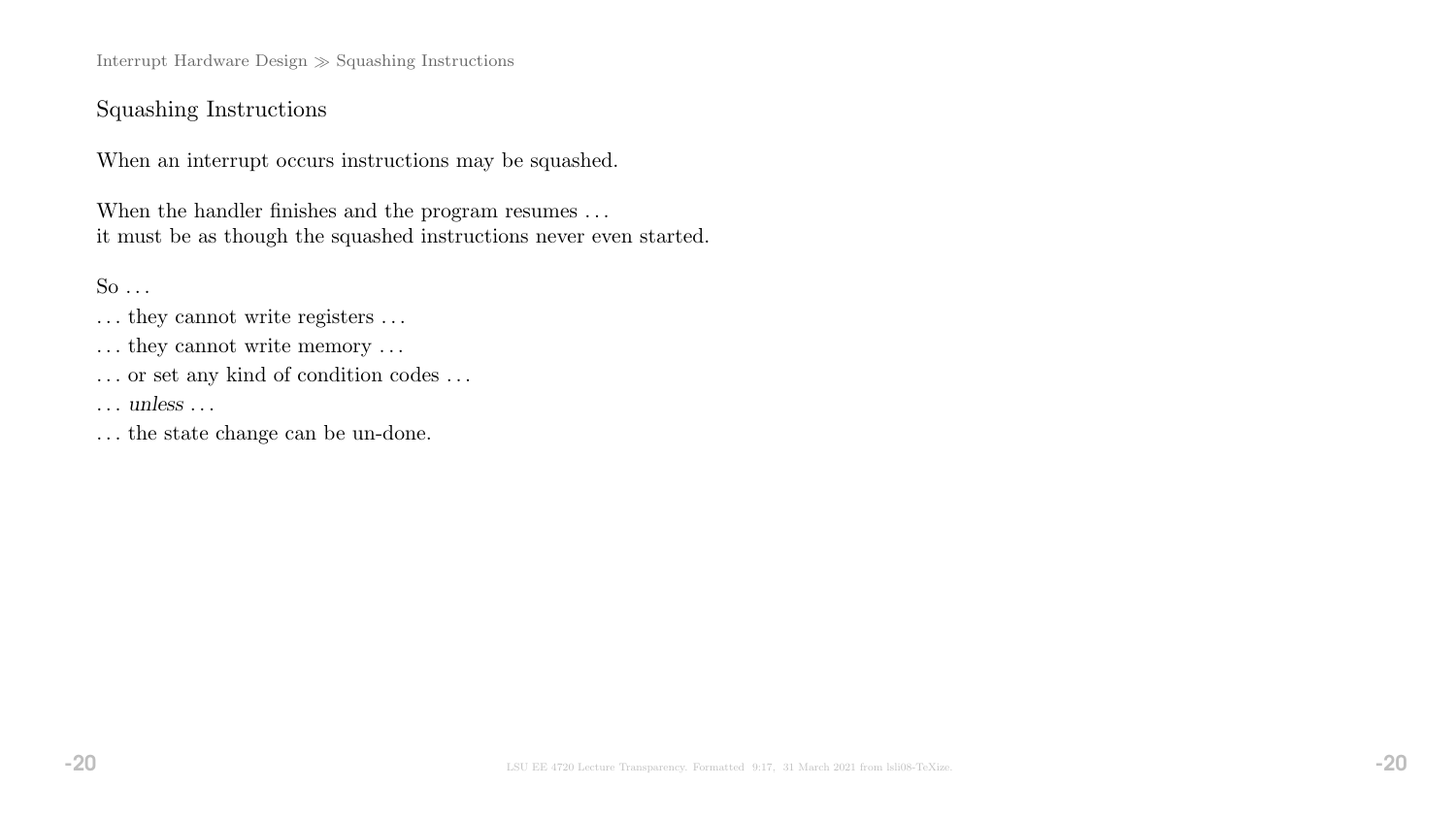Interrupt Hardware Design  $\gg$  Squashing Instructions  $\gg$  Squashing Instructions in MIPS

# Squashing Instructions in MIPS

In the 5-stage MIPS implementation it's easy to squash integer instructions ... . . . because they only change state in the last two stages (ME & WB).

To squash an instruction in the IF, ID, or EX stages . . .

... the opcode is replaced with a NOP ...

... or any control bits that initiate a memory or register write ...

. . . are set to perform no action.

An instruction in WB cannot easily be squashed ...

. . . because the following instruction, in ME, . . .

. . . would already be changing state.

Fortunately, there's never a need to squash an instruction in WB . . . . . . although an already-squashed instruction can enter WB.

An instruction in ME cannot be squashed . . .

... unless the memory operation fails ...

. . . which, luckily, is the only reason to squash the instruction.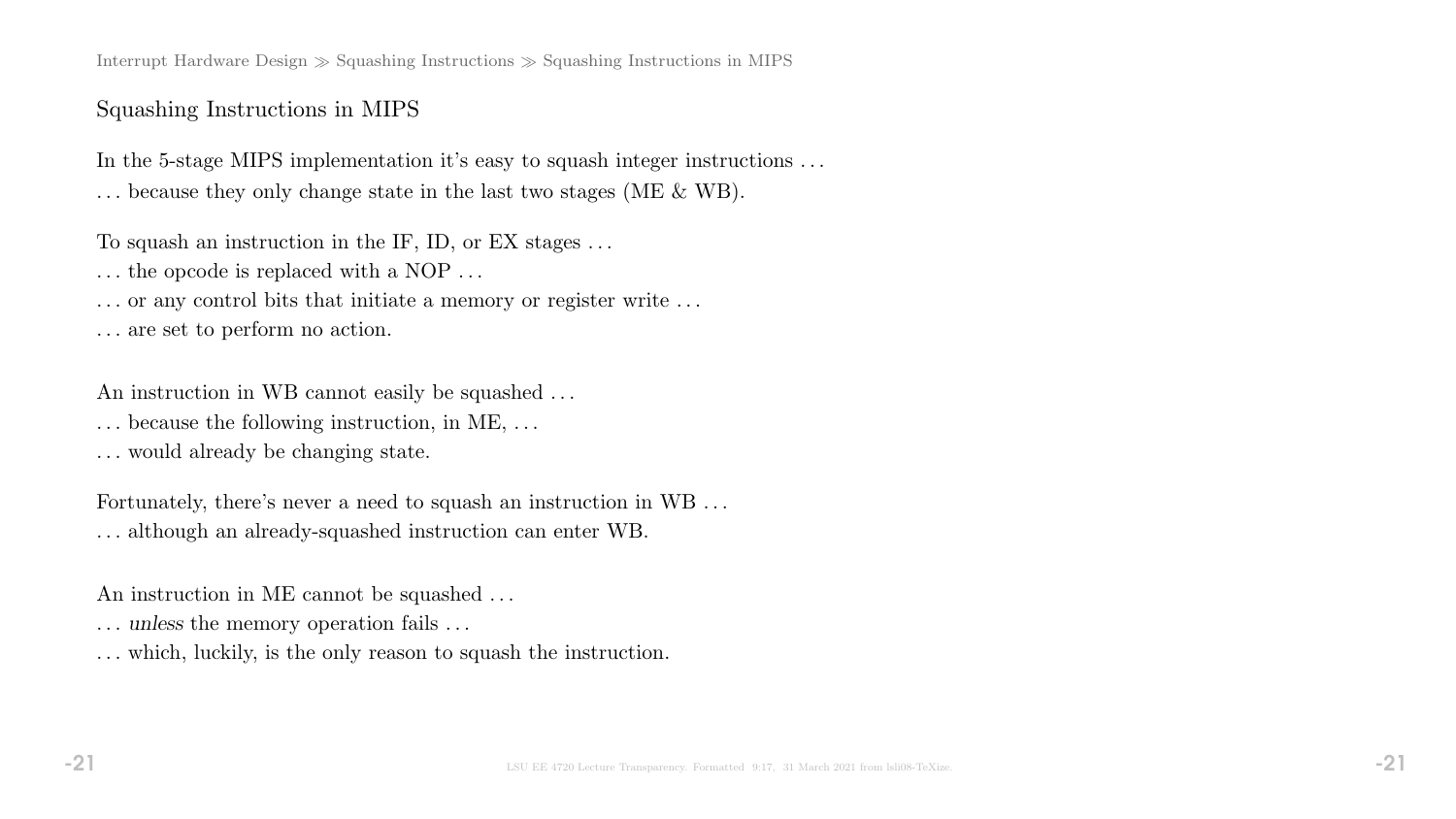# Implementing Exceptions in MIPS

Each stage has hardware to detect exceptions that occur in that stage.

Each exception has a code, 0 used for no exception.

Code is carried with instruction, using exc pipeline latch.

Codes arriving from earlier stages take priority.

In the ME stage the code is examined, and if non-zero:

A handler address is constructed and placed in the PC.

The faulting instruction is squashed (shown), ... . . . in IF, ID, EX squashed (not shown).

Processor changed to privileged mode by setting a bit in the PSR.

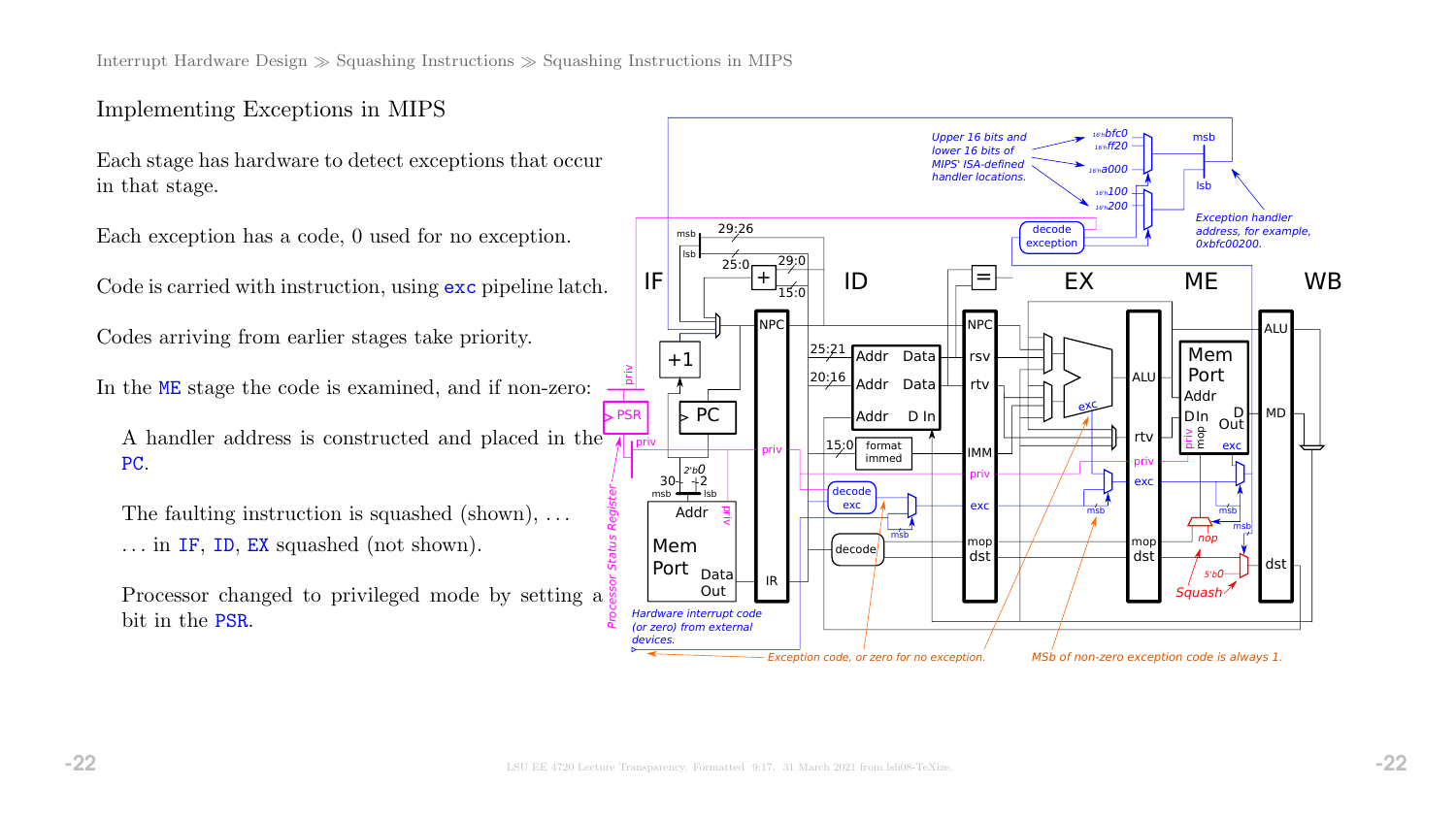Actions not shown in diagram

Exception code (exc) written to Cause register.

Faulting PC and NPC written to EPC (exception PC) register.

Memory address used for Mem Port to BadVAddr register.

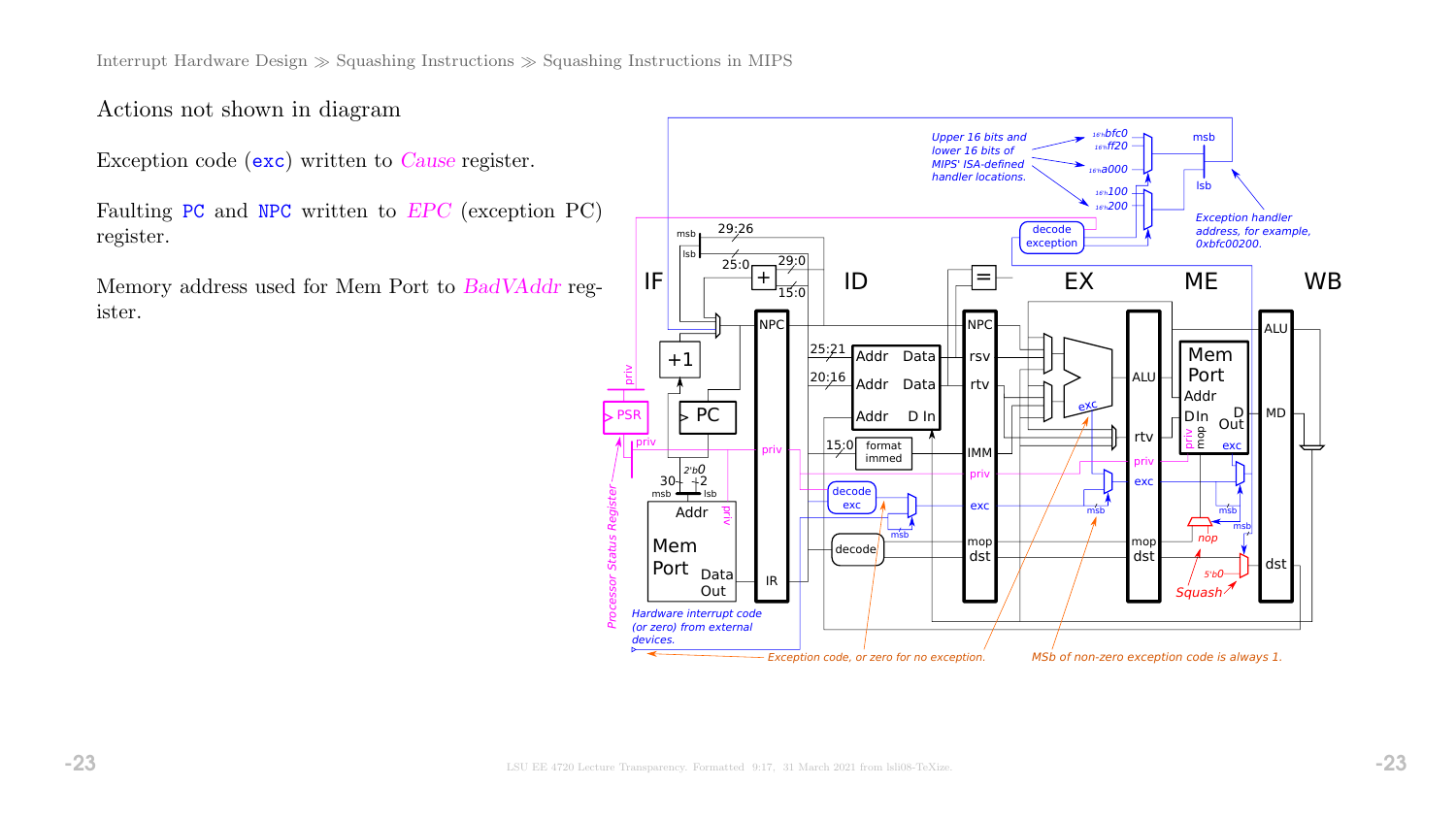#### Precise Exceptions

## Precise Exceptions

Future Me: There is a detailed solution in the 2020 Final Exam Problem 4d.

### Precise Exception:

An exception for which when the handler is called all of the instructions before the faulting instruction finish and none of the instructions after finish.

#### Deferred Exception:

An exception for which when the handler is called all of the instructions before the faulting instruction finish and a few consecutive instructions after the faulting instruction finish.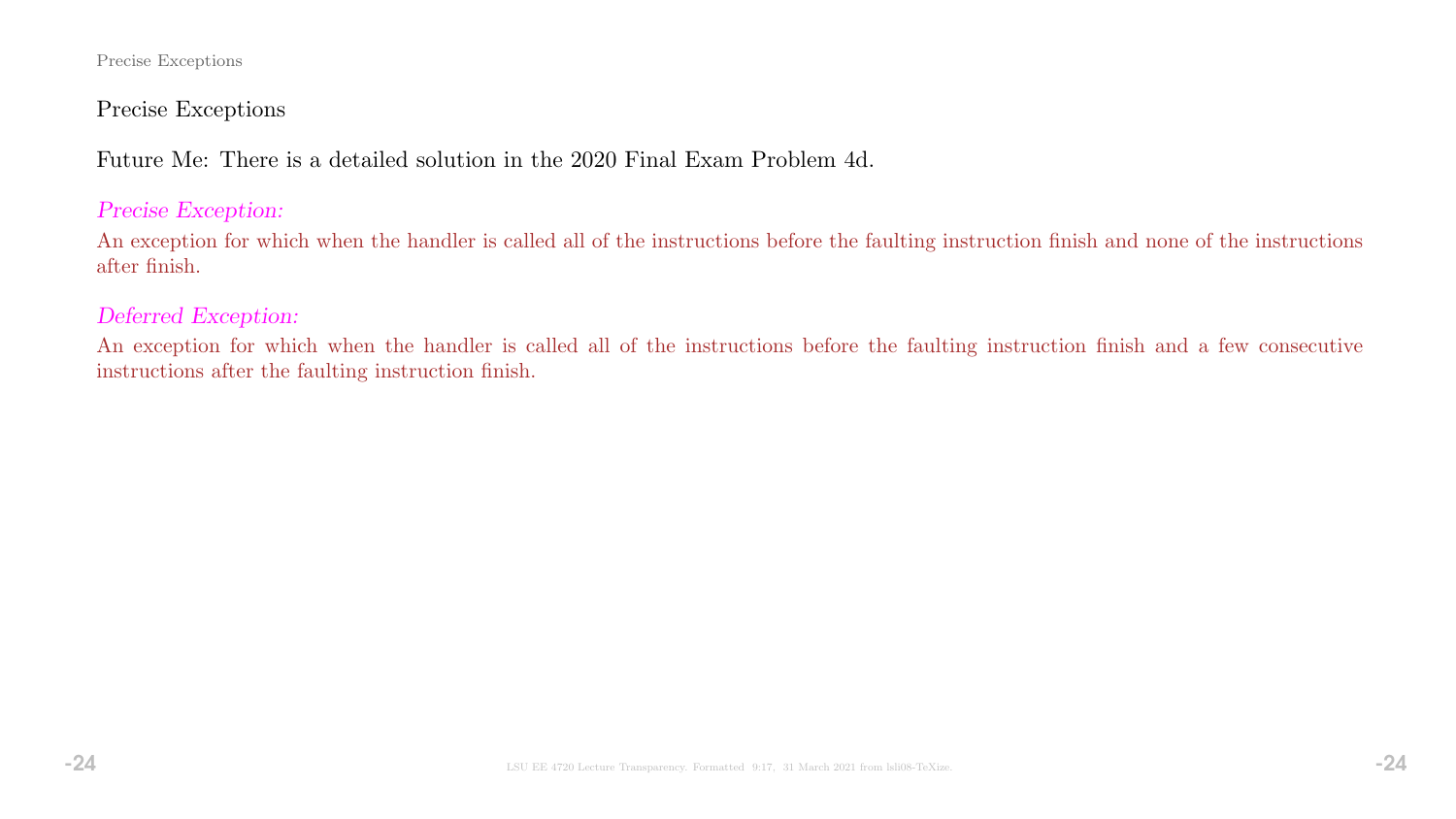#### Precise Exceptions

# Resuming of Interrupted Program

After handler finishes it may resume or terminate program.

With **precise exceptions** handler can resume at or after faulting instruction.

With deferred exceptions handler can only resume long after faulting instruction.

Resuming of Program for Precise Exceptions

If an exception is precise, handler can return to faulting instruction (thereby giving it a second chance).

Handler also has option to return to instruction after faulting instruction ... . . . this is done to emulate instructions that are not implemented in hardware.

Resuming of Program for Deferred Exceptions

Cannot return to faulting instruction if it raises a deferred exception. . . . . . because instructions after faulting instruction would be executed twice!